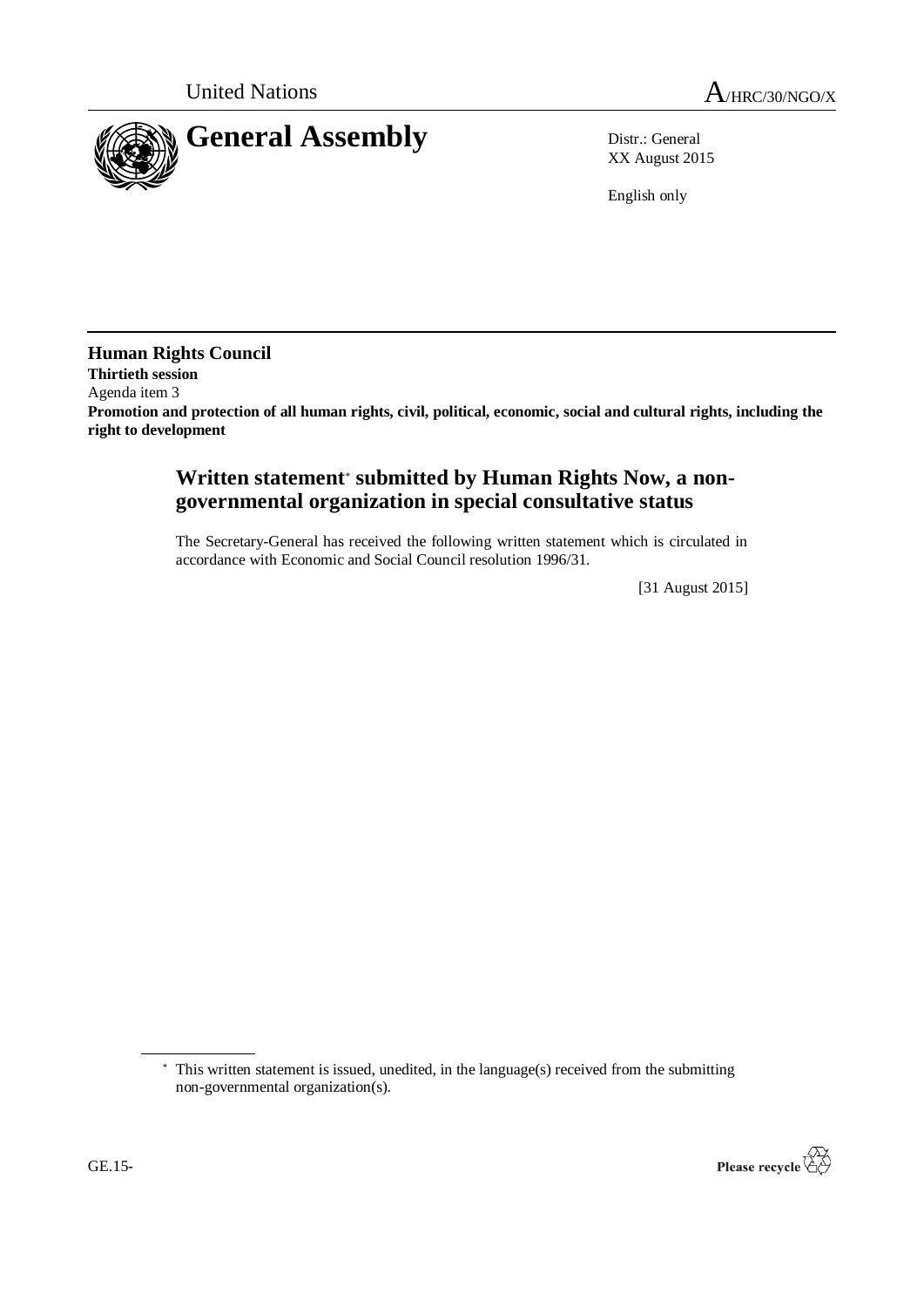# **Japan's Military Sexual Slavery**

## **1. Ongoing violations of victims' human rights**

Survivors of Japan's military sexual slavery continue to suffer grave distress not only from the decades-long denial of their rights to justice and reparation, but also from increasing denials of the facts and to their dignity by some high-ranking public figures, politicians and the mainstream media in Japan. The government, moreover, has condoned such attempts, re-victimizing survivors.

Ignoring the recommendations reiterated by UN human rights bodies, including this Council,<sup>1</sup> the government has failed to take any legislative or administrative measures to provide justice and reparation to victims, or to raise awareness of the general public, particularly youth through correct history education, leaving them seriously deceived by propaganda denying the heinous crime.

### **2. Denial of historical facts**

It is internationally recognized that the entire system of sexual slavery was planned, designed and operated by the Imperial Military of Japan. However, the government of Japan and the ruling Liberal Democratic Party (LDP), particularly under second Abe administration since December 2012, have redoubled their efforts to evade their obligations by narrowing down the debate to the manner of recruiting victims. Prime Minister Abe himself has repeatedly stated that no evidence has been found which directly suggests forcible recruitment by the army or authority.

In addition, following the Japanese mainstream newspaper Asashi Shinbun's retraction of its articles on the issue based on the testimony of a former Japanese soldier, Seiji Yoshida, in August 2014, right-wing critics and the media launched on an aggressive campaign accusing Asahi's present and former writers of distorting global perception on the "comfort women" issue. The media focused on minor flaws in Yoshida's testimony; however, these were not substantial enough to discredit all the evidence on the issue or to deny the existence of Japan's military sexual slavery system. Many politicians, including some members of the LDP, encouraged or condoned the campaign.

Moreover, last October Prime Minister Abe stated, "Now unjust slander is being circulated in the world portraying Japan as a nation that forced them into sex slaves."<sup>2</sup> He complained that many people had been hurt and frustrated by Asahi's wrong reports, which tremendously jeopardized Japan's reputation in the international community. Around the same time, the government of Japan requested Ms. Radhika Coomaraswamy, former UN Special Rapporteur on violence against women

<sup>&</sup>lt;sup>1</sup> For the latest recommendations of this kind, see Human Rights Committee's concluding observations on the sixth periodic report of Japan (UN Doc. CCPR/C/JPN/CO/6 of 24/July/2014, para.14). See also its previous recommendations (CCPR/C/JPN/CO/5, para. 22). Many other UN human rights bodies that made recommendations pertinent to this issue include the Committee on the Elimination of Discrimination against Women (UN Doc.CEDAW/C/JPN/CO/6, para. 38), and the Committee on Economic, Social and Cultural Rights (UN Doc.E/C.12/JPN/CO/3, para. 26).

<sup>2</sup> Oct 3, 2014, Budget Committee, House of Representatives.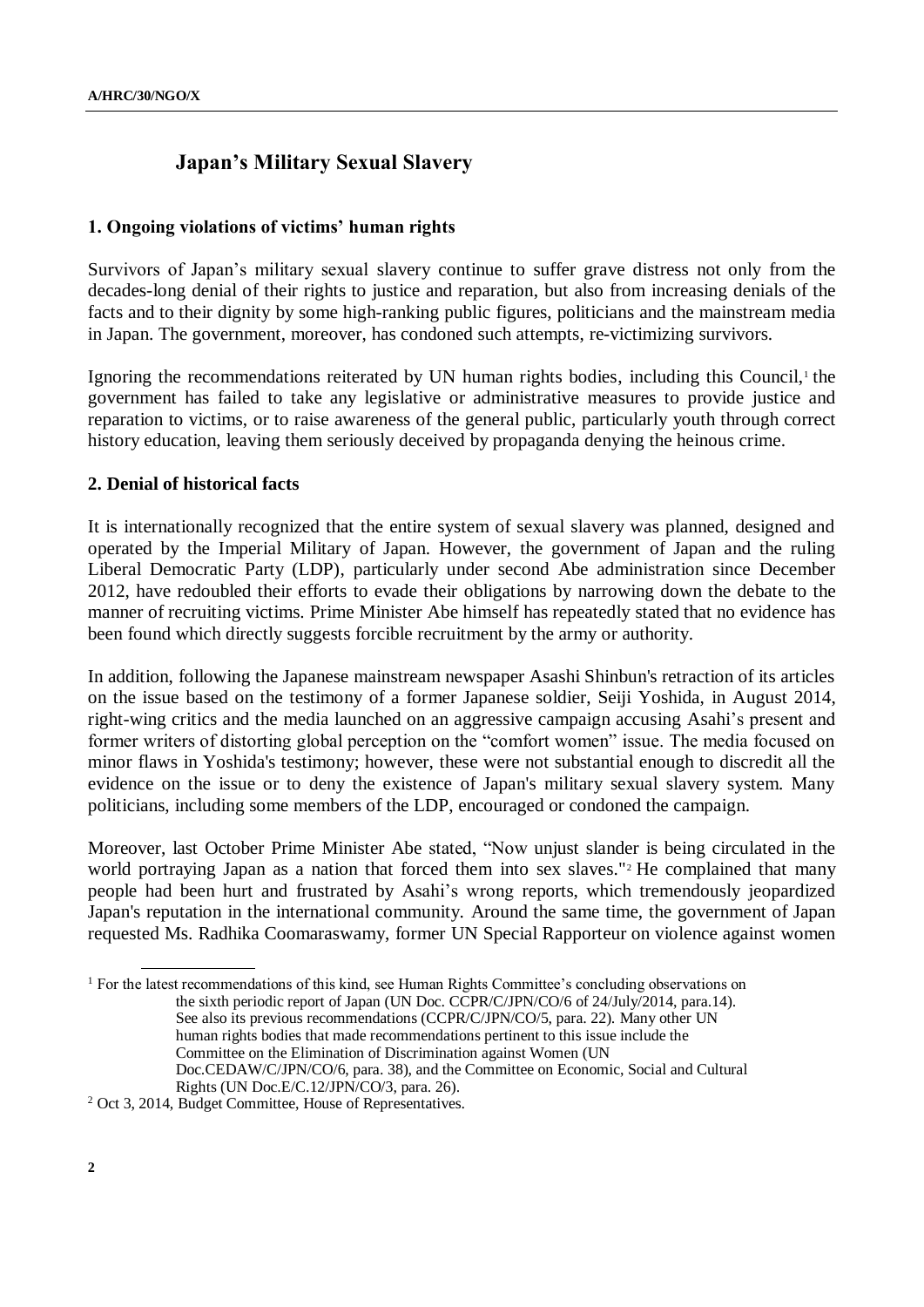from 1994-2003, to "correct" part of her 1996 report related to the issue. The request, however, was immediately rejected.<sup>3</sup>

More recently, a special committee within the LDP tasked with "restoring Japan's honor and trust" issued a report stating that Japan should "object to erroneous recognition of the facts" concerning the "comfort women" issue, which have "significantly tarnished Japan's honor and trust." <sup>4</sup> The report complained that some governments wrongly referred to "comfort women" as "sex slaves", which "presented a one-sided argument not backed by the objective facts." In addition to relevant Asahi articles, the report also criticized a response made by then Chief Cabinet Secretary Yohei Kono at a 1993 press conference—in which he asserted a factual basis for the Japanese military forcibly recruiting women to "comfort stations" or military brothels—for internationally spreading a false impression. 5

As the Human Rights Committee rightly argues,<sup>6</sup> whether victims were "forcibly deported" by Japanese military during wartime or "recruited, transported and managed in comfort stations" by entities on behalf of the military, any such acts carried out against victims' will are sufficient to establish human rights violations involving the direct legal responsibility of Japan. So-called "false reporting" is not tarnishing Japan's reputation, but a continued failure to acknowledge full responsibility for the military sexual slavery system and attempts to re-write history is. .

### **3. Distortion of history education**

The government of Japan has failed to follow the recommendations of UN human rights treaty bodies urging it to educate students and the general public about Japan's military sexual slavery with adequate descriptions in history textbooks.<sup>7</sup>

Instead, the government has taken steps to prevent youth from learning the factual history through its authorization system of textbooks to be used in public schools. The system amounts to censorship practiced by the Ministry of Education to effectively exclude "unfavorable descriptions" from history textbooks. The number of junior high school textbooks including some reference to the "comfort women" issue started decreasing from 2002, and such textbooks had completely disappeared by 2012.

In a similar way, a number of history museums managed by local governments erased critical

<sup>3</sup> http://www.japantimes.co.jp/news/2014/10/16/national/history/government-requests-revision-of-1996 u-n-sex-slave-report/#.VeF1B-l5ifQ

<sup>4</sup> http://www.japantimes.co.jp/news/2015/07/29/national/politics-diplomacy/ldp-panel-demandscounterarguments-false-allegations-comfort-women-issue/#.VeF37ul5ifQ

<sup>5</sup> Chief Cabinet Secretary Yohei Kono released the so-called "Kono Statement" in 1993 admitting that "[t]he recruitment of the 'comfort women' was conducted mainly by private recruiters who acted in response to the request of the military. The government study has revealed that in many cases they were recruited against their will, through coercion, etc., and that, at times, administrative / military personnel directly took part in the recruitment."

 $6$  UN Doc. CCPR/C/JPN/CO/6 of 24/July/2014, para.14

<sup>7</sup> *Op cit* 1.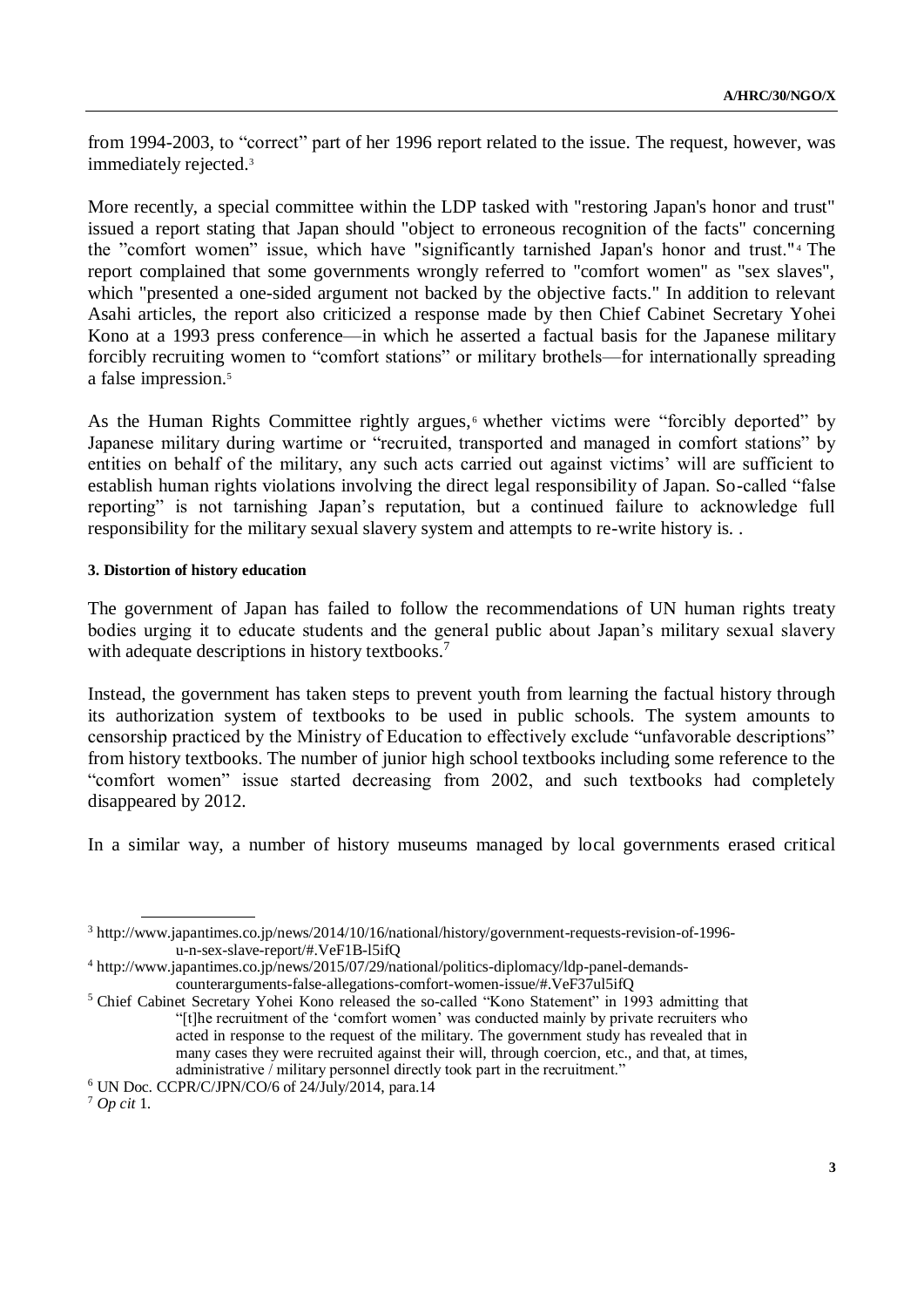#### **A/HRC/30/NGO/X**

descriptions of "comfort women" from their exhibits.<sup>8</sup> There was also a case where a municipality refused to let liberal citizens' groups use its facilities for an exhibition on the "comfort women" issue, claiming that it would have led students to form a one-sided opinion on the issue.<sup>9</sup> In contrast, many local municipalities throughout Japan have allowed right-wing groups to use public halls for their one-sided "Comfort Women exhibitions" justifying the sexual violence committed by the Japanese military and insulting the victims and survivors as prostitutes.<sup>10</sup>

#### **4. Denial of Japan's military sexual slavery outside Japan**

Instead of taking measures to memorialize the issue outside Japan, the government of Japan has tried to change the views of other governments and international society critical of Japan's policy on the issue.

In December 2014, the Ministry of Foreign Affairs requested McGraw-Hill Education, one of the major publishing companies in the U.S., to 'modify' some articles about the issue in their history textbooks. In rejecting the request, McGraw-Hill explained that the descriptions in question are based on historical facts. Prime Minister Abe himself criticized the McGraw-Hill textbook, stating that it inaccurately depicted Japan's actions relating to the issue.<sup>11</sup> He pledged to increase efforts to fight what he called mistaken views abroad concerning Japan's wartime actions. The LDP's July 28, 2015 report also demanded the correction of "false" descriptions on "comfort women".

In February 2015, in response to questions regarding the status of lawsuits filed by three Japanese plaintiffs living in Glendale, CA, USA, against the city, demanding the removal of a "comfort women" statue installed in a city park of Glendale, Chief Cabinet Secretary Suga said that "the erection of the statute is not reconcilable with the position and initiatives of our government."<sup>12</sup> The LDP's July 28, 2015 report also stressed the need for lobbying against the movement outside Japan to install statutes, memorials, or billboards, and to adopt resolutions, regarding "comfort women".

### **5. Recommendations**

Endorsing the recommendations of UN human rights bodies and mechanisms, Human Rights Now would like to suggest this Council renew its recommendations to the Japanese government as follows:

(a) Officially acknowledge legal responsibility for the crime of planning and operating the sexual slavery system as committed by the Imperial Military of Japan, including the forcible nature of the system;

<sup>8</sup> For example, Peace Museum of Saitama deleted a sentence about the "comfort women" issue in its chronology of Showa period in October 2013.

<sup>9</sup> http://www.japantimes.co.jp/news/2015/03/25/national/saitama-city-blocks-one-sided-exhibit-oncomfort-women/

<sup>&</sup>lt;sup>10</sup> For example, between July and November 2014, at least 5 cities (Takatsuki-city, Ikoma-city, Sakai-city, Higashi-Osaka-city, and Nishinomiya-city) have allowed right-wing groups to use their public halls.

<sup>11</sup> http://www.nytimes.com/2015/01/30/world/asia/japans-premier-disputes-us-textbooks-portrayal-ofcomfort-women.html? r=0

<sup>&</sup>lt;sup>12</sup> http://www.japantimes.co.jp/news/2015/02/26/national/politics-diplomacy/korean-american-activistraps-sugas-response-to-failed-lawsuit-against-comfort-woman-statue/#.VeF4Wel5ifQ